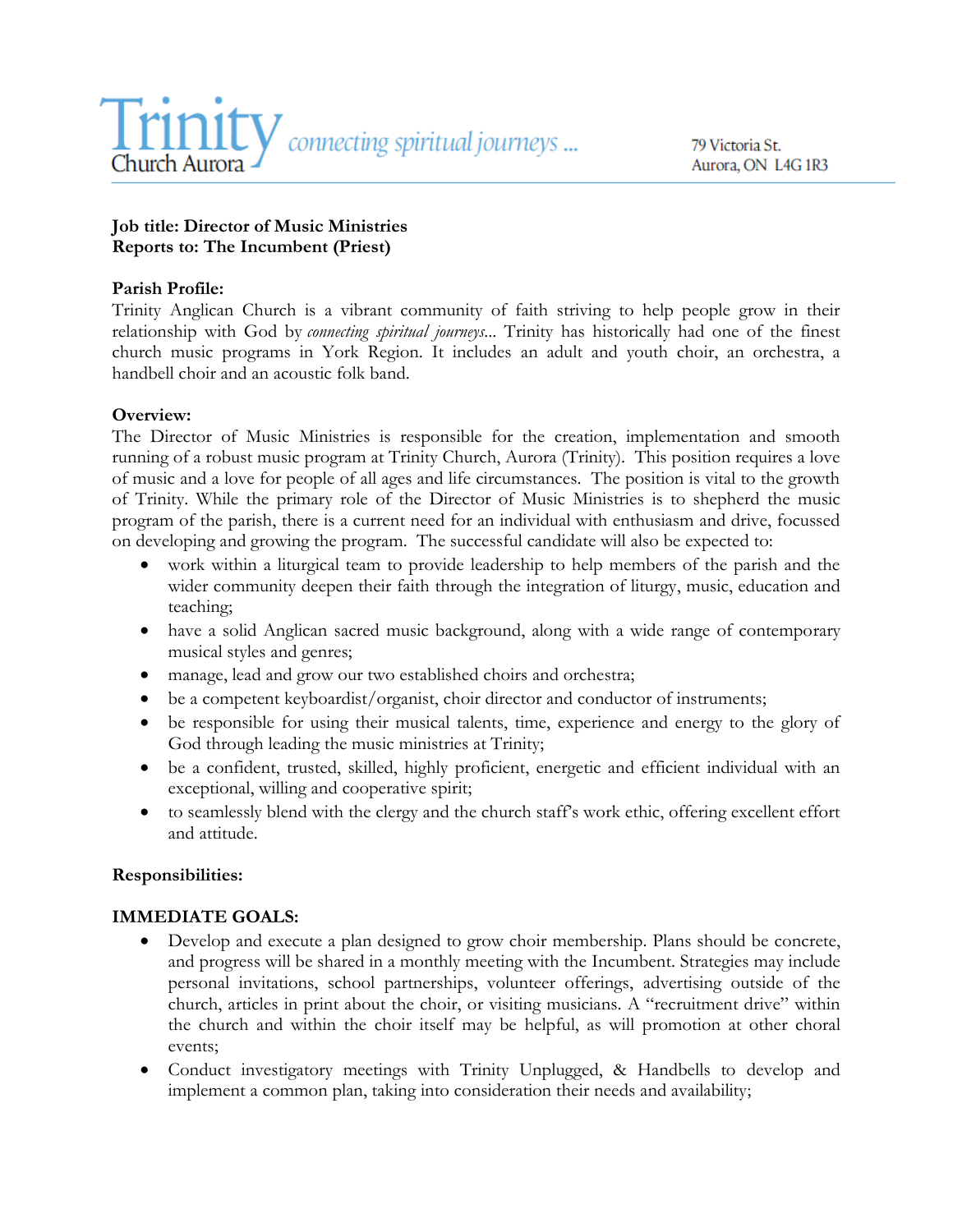- Liaise with all current volunteers in the music program to develop their interests and key roles in a clearly planned structure for the coming year;
- Liaise with the media relations team at the church to ensure recordings of pieces for the website, promotional pages and "on hold" phone system;
- Empower and motivate the choir and all those involved in the music program;
- Develop and discuss a progressive budget for the wardens to consider, based on the proposed growth and development plan.

### **ONGOING DIRECTIVES:**

#### **Strategic Direction of Music**

The Director of Music Ministries participates in the strategic planning process of the parish and provides guidance to the development of a comprehensive music program for the parish and wider community, including:

- Sourcing new material, and exploring the innovative incorporation of voices and instrumentalists into the worship liturgies;
- Providing opportunities to enable vocal participation in worship both those of the congregation and the choirs;
- Incorporating innovative styles of worship, music, drama, dance and Church School involvement in liturgies;
- In consultation with the Incumbent, who has the final say, selecting appropriate music for all worship, including instrumental and vocal selections;
- Welcoming and nurturing the involvement of the wider community of Aurora in our music program.

### **Research and Liturgical Planning**

The Director of Music Ministries works within a liturgical team and provides suitable music recommendations for the weekly liturgies:

- Researching and evaluating new material from publishers, choosing hymns and congregational music that is mindful of the tradition of the church as well as innovative and contemporary;
- Exploring and choosing innovative material (ancient and modern repertoire);
- Maintaining the music library, and obtaining licenses for using music from publishers;
- Auditioning and managing contracts with musicians and instrument tuners;
- Contributing to the planning and execution of intergenerational services;
- Reviewing and evaluating the interest in and feasibility of different styles of alternative worship ;
- Plans and prepares musical faith development programs and events.

### **Musical Competencies**

- Ability to play the piano and organ ability to play other instruments would be an asset;
- Knowledge of and experience in a wide range of styles including Christian classics (hymns) and non-traditional music;
- Ability to produce and direct special events, musicals and programs;
- An awareness and understanding of musical computer software;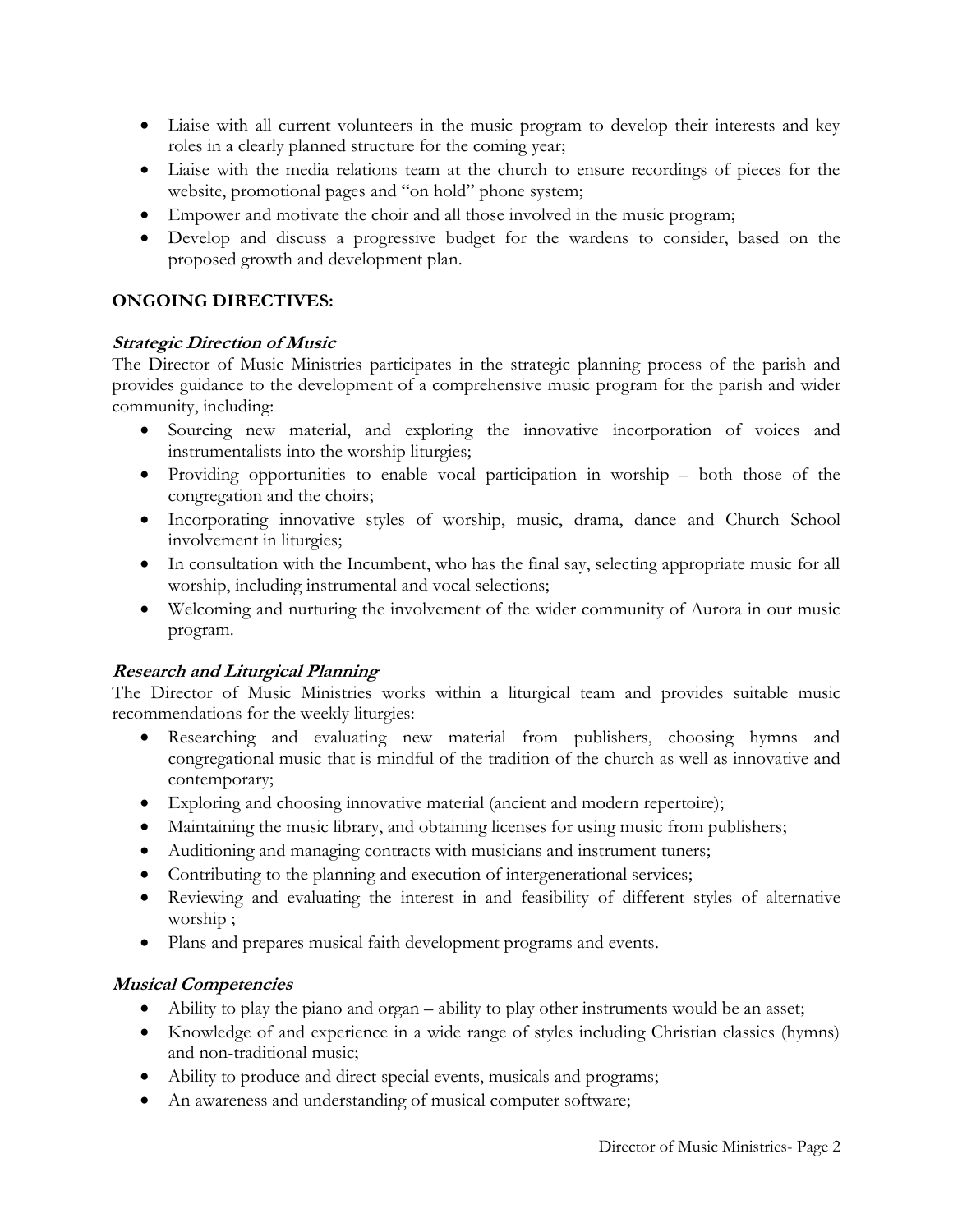• Experience with, and an understanding of, the technical aspects of non-traditional services (e.g. sound equipment, theatre lights etc.) would be an asset.

### **Rehearsals and Worship Services**

Takes responsibility for:

- Scheduling and conducting regular rehearsals for choirs and other music groups;
- Planning rehearsals to ensure wise use of time and talent of the musicians;
- Playing the organ and/or piano and conducting the choirs for 2 to 3 Sunday services weekly;
- Providing musical leadership for special services (including but not limited to: Christmas Eve, Christmas Day, Holy Days and Holy Week);
- Playing and/or directing singers/musicians for weddings and funerals;
- Attending Church School occasionally to introduce new songs and music;
- Recruiting and auditioning guest musicians as required.

# **Administration**

Responsible for:

- Participating in staff meetings; liturgical season planning meetings; and other meetings relating to music worship within the parish;
- Organizing and maintaining Trinity's music library and securing all required licensing agreements;
- Ensuring timely submissions to the Incumbent and Administrator and others responsible for weekly bulletins and regular communications
- Communicating with and overseeing the activities of appointed leaders for the various music programs undertaken at Trinity;
- Developing and managing the annual music budget including the maintenance and repair of musical instruments;
- Preparing a report on the overall music ministry for the annual Vestry Report.

# **Qualifications & Characteristics:**

The ideal candidate will have:

- Passion for the Gospel of Jesus Christ and the ministry of the laity, expressed through music;
- The creativity, drive, and enthusiasm to be part of a project focussed on growth and innovation;
- A minimum of three years of choral, organ and music leadership experience in the Anglican Church of Canada or in an equivalent relevant setting;
- Superior playing skills on piano and pipe organ, and be knowledgeable in both traditional and contemporary music;
- A flexible approach to enable adaptation to changing ministry needs and be able to serve a theologically diverse community;
- Strong communication skills and the ability to relate well with volunteers and staff;
- The ability to work effectively in a collaborative and multi-disciplinary team setting;
- Strong organization and decision-making skills.